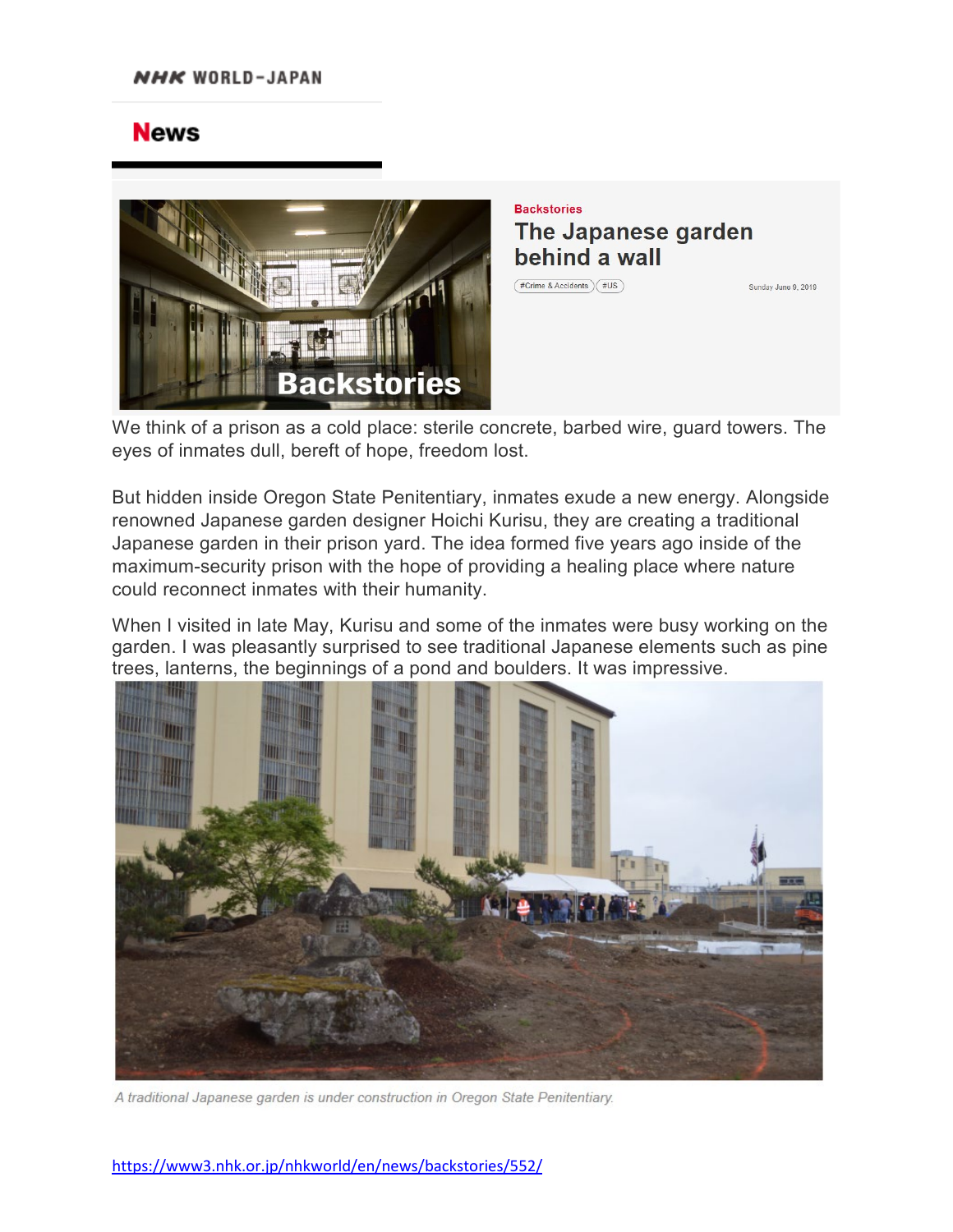Kurisu directed the inmates to guide the moss-covered rocks above the pond via a mechanical crane. The massive boulders, which will eventually be part of a waterfall feature, were striking — and that is the point.



"When we put big boulders in the water, it makes us think we are in nature, not just showing beauty here," says Kurisu. "When we feel part of nature, we become humble and it brings us good inspiration for healing."

Hoichi Kurisu was born in Hiroshima, where he witnessed the city's atomic bombing in 1945. As a child, he loved his grandfather's niwa, or garden. After working briefly in the United States with his father, Kurisu went back to Japan to study with master Kenzo Ogata. He returned to the US and started his landscaping career at the Portland Japanese Garden in 1968. Over the past 50 years, he has designed many award-winning gardens. When Kurisu found out about the prison garden proposal, he was so impressed that he donated his time and money to make it a success.



Hoichi Kurisu is a renowned garden designer in the US.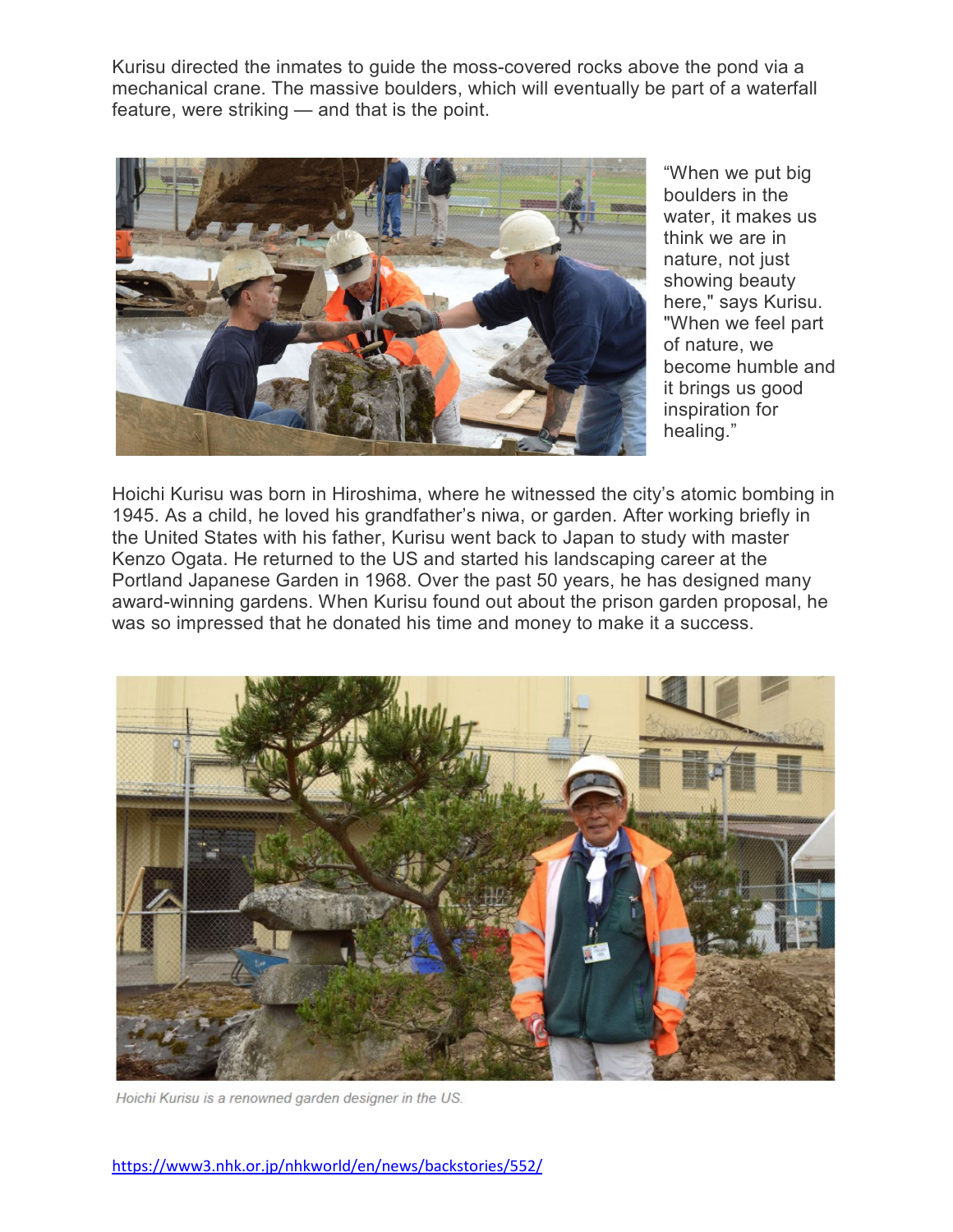

Johnny Cofer proposed the plan to build a Japanese garden for inmates.

The idea for this healing garden began five years ago, when Johnny Cofer, 46, serving two concurrent life sentences for murder, suggested building a small koi pond to help beautify the yard at a meeting between the inmate-run Asian Pacific Club and a former prison superintendent. This

seed has grown, as the current superintendent and community saw the restorative value of inmates creating a large-scale Japanese garden within the prison walls. Cofer hadn't touched a tree in the 20 years he had been in prison. He felt hopeless and lost.

"This garden has essentially saved my life," he says. "And I hope some other men that are incarcerated here can also find some light from that garden. And that it can give them some hope. It's transformed me."

Although aware he will be in prison for life, Cofer feels it is his responsibility to help others who will someday return to society. The garden has helped him find his purpose.

"Ninety-four to ninetyfive percent of our population are going to be outside again," says Brandon Kelly, Superintendent at Oregon State Penitentiary. "They're going to be our neighbors. They're going to be out in the community."



Brandon Kelly, Superintendent at Oregon State Penitentiary.

Anyone who has spent time in nature has felt its calming power. That's why the prison and community are both banking on the fact that building and tending a garden can help inmates rehabilitate before they reenter society.